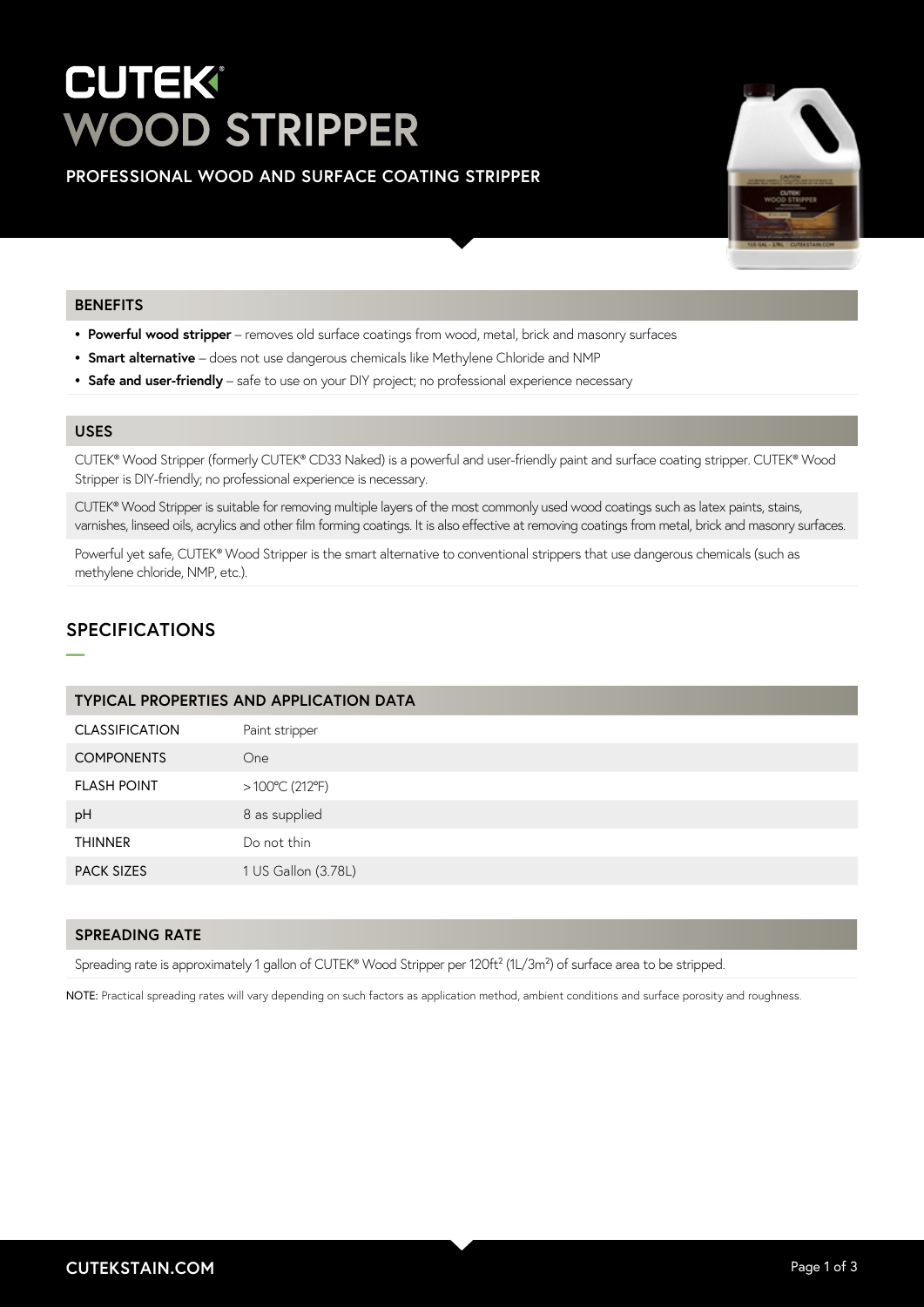# **WOOD STRIPPER**



# **PREPARATION AND PROTECTION GUIDELINE**

This is a guide only and not to be used as a specification. Contact CUTEK® to discuss your specific project requirements.

| WOOD CONDITION/<br><b>DESIRED EFFECT</b>                                                                       | <b>SITUATION</b> | PREPARATION                                                                                    | <b>PROTECTION</b>                     | ADD CUTEK®<br><b>COLORTONE?</b><br>(Y/N) |
|----------------------------------------------------------------------------------------------------------------|------------------|------------------------------------------------------------------------------------------------|---------------------------------------|------------------------------------------|
| OLD WOOD -<br>Previously Coated in CUTEK® Extreme<br>Stabilize & allow to naturally lighten/silver             | Exterior         | Remove previous coating<br>with CUTEK® Wood Stripper<br>then clean with<br>CUTEK® Wood Reviver | Apply 2 coats<br>of CUTEK®<br>Extreme | N                                        |
| OLD WOOD -<br>Previously coated with film forming coating<br>Retain freshly oiled look or alter the wood color | Exterior         | Remove previous coating<br>with CUTEK® Wood Stripper<br>then clean with<br>CUTEK® Wood Reviver | Apply 2 coats<br>of CUTEK®<br>Extreme | Υ                                        |
| OLD WOOD -<br>Previously coated with film forming coating<br>Stabilize & allow to naturally lighten/silver     | Exterior         | Remove previous coating<br>with CUTEK® Wood Stripper<br>then clean with<br>CUTEK® Wood Reviver | Apply 2 coats<br>of CUTEK®<br>Extreme | N                                        |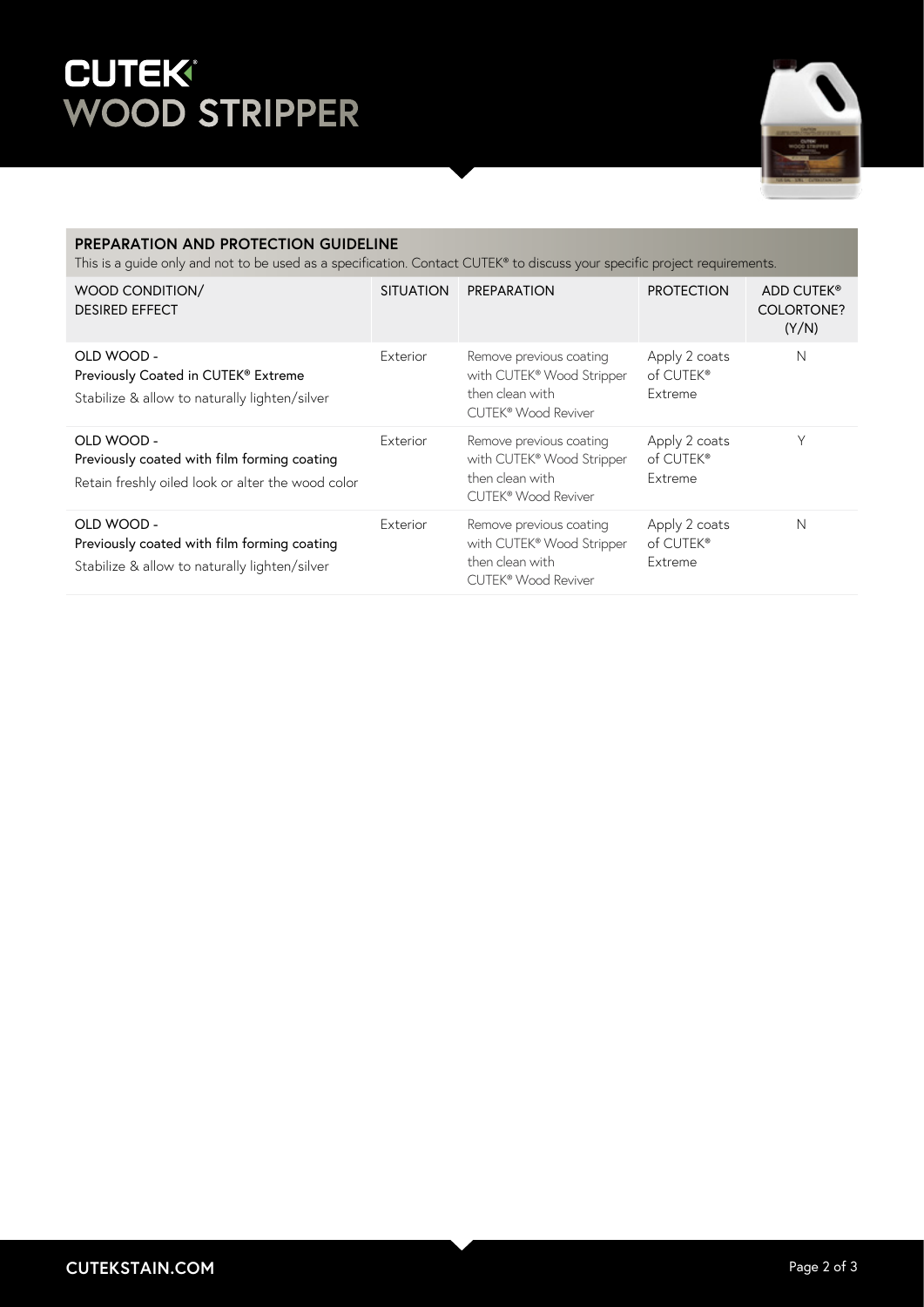# **CUTEK® WOOD STRIPPER**



# **DIRECTIONS FOR USE**

**—**

| <b>APPLICATION</b>                                 |                                                                                                                                                                                                                                                                                                  |
|----------------------------------------------------|--------------------------------------------------------------------------------------------------------------------------------------------------------------------------------------------------------------------------------------------------------------------------------------------------|
| <b>APPLICATION</b><br><b>PRECAUTIONS</b>           | Before you get started: Note the hazards and precautions on the CUTEK® website and the container<br>labelling, and ensure that you use the correct safety equipment as detailed in the Safety Data Sheet.                                                                                        |
|                                                    | It is also important to be aware of the potential for wind drift into areas with cars or pedestrian traffic<br>when rinsing. Water flush all equipment, vegetation, paths, concrete, asphalt and other adjacent surfaces<br>before and after contact.                                            |
|                                                    | A full list of application precautions is available on our website at www.cutekstain.com or by checking with<br>customer services on 1-833-692-8835.                                                                                                                                             |
|                                                    | DO NOT SWALLOW.                                                                                                                                                                                                                                                                                  |
|                                                    | CUTEK® Wood Stripper will make surfaces slippery, DO NOT walk on the surface until CUTEK® Wood<br>Stripper has been removed.                                                                                                                                                                     |
|                                                    | Leave job site free of any trace amounts of CUTEK® Wood Stripper. Never leave behind any containers<br>or equipment and appropriately label any containers of residual for disposal.                                                                                                             |
| <b>STEP BY STEP</b><br><b>APPLICATION PROCESS:</b> | Apply CUTEK® Wood Stripper evenly with a brush, roller or paint pad to dry wood, rubbing into the grain.<br>Reaction time is approx. 30-60 minutes. Keep area wet and activated by applying more CUTEK® Wood<br>Stripper or by agitating the application area with a brush, roller or paint pad. |
|                                                    | Test periodically with a paint scraper to determine when the old coating is stripping cleanly off the lumber.<br>When this happens, the stripped surface is ready for rinsing. We suggest that you try to strip only<br>10ft <sup>2</sup> first to perfect your technique.                       |
|                                                    | Once CUTEK® Wood Stripper has loosened the coating, it must be power rinsed off thoroughly. For best<br>results use a pressure washer set to approximately 50 bar (750 p.s.i.) with a fan jet pattern.                                                                                           |
|                                                    | REMOVAL WITH A GARDEN HOSE IS NOT SUFFICIENT.                                                                                                                                                                                                                                                    |
|                                                    | CAUTION must be used to avoid damage to the wood fiber and 'furring up'. Adjust your cleaning process<br>by reducing the pressure or your operating distance from the wood. DO NOT use "turbojets" on wood.                                                                                      |
|                                                    | Clean from the lowest point and work upwards methodically using long even strokes in the direction of the<br>grain. If cleaned from the highest point first, the product below can become sticky and difficult to remove.                                                                        |
|                                                    | After stripping the wood, clean your wood with CUTEK® Wood Reviver to remove residual CUTEK® Wood<br>Stripper and rejuvenate the substrate.                                                                                                                                                      |
|                                                    | Clean-up: Equipment may be cleaned with CUTEK® Quickclean or soap/detergent and water. All wash<br>water, containers/contents should be disposed in accordance with local regulations.                                                                                                           |

# **IMPORTANT INFORMATION**

CUTEK® Wood Stripper is a powerful and user-friendly paint/surface coating stripper. It is suitable for removing multiple layers of the most commonly used wood coatings such as latex paints, stains, varnishes, linseed oils, acrylics and other film forming coatings. It is also effective at removing coatings from metal, brick and masonry surfaces. Powerful yet safe, CUTEK® Wood Stripper is considered the smart alternative to conventional strippers that use dangerous chemicals (such as methylene chloride, NMP, etc.)

It is important for the user to determine the suitability of CUTEK® Wood Stripper for your intended application. ALWAYS test product on a small test area. The coatings to be stripped can vary significantly, testing will enable you to accurately estimate the working time, and amount of CUTEK® Wood Stripper required to complete your project. It will also enable you to perfect the technique that works best for your situation.

Note: CUTEK® Wood Stripper may need to be applied more than once to thick paint or film form coatings with many layers.